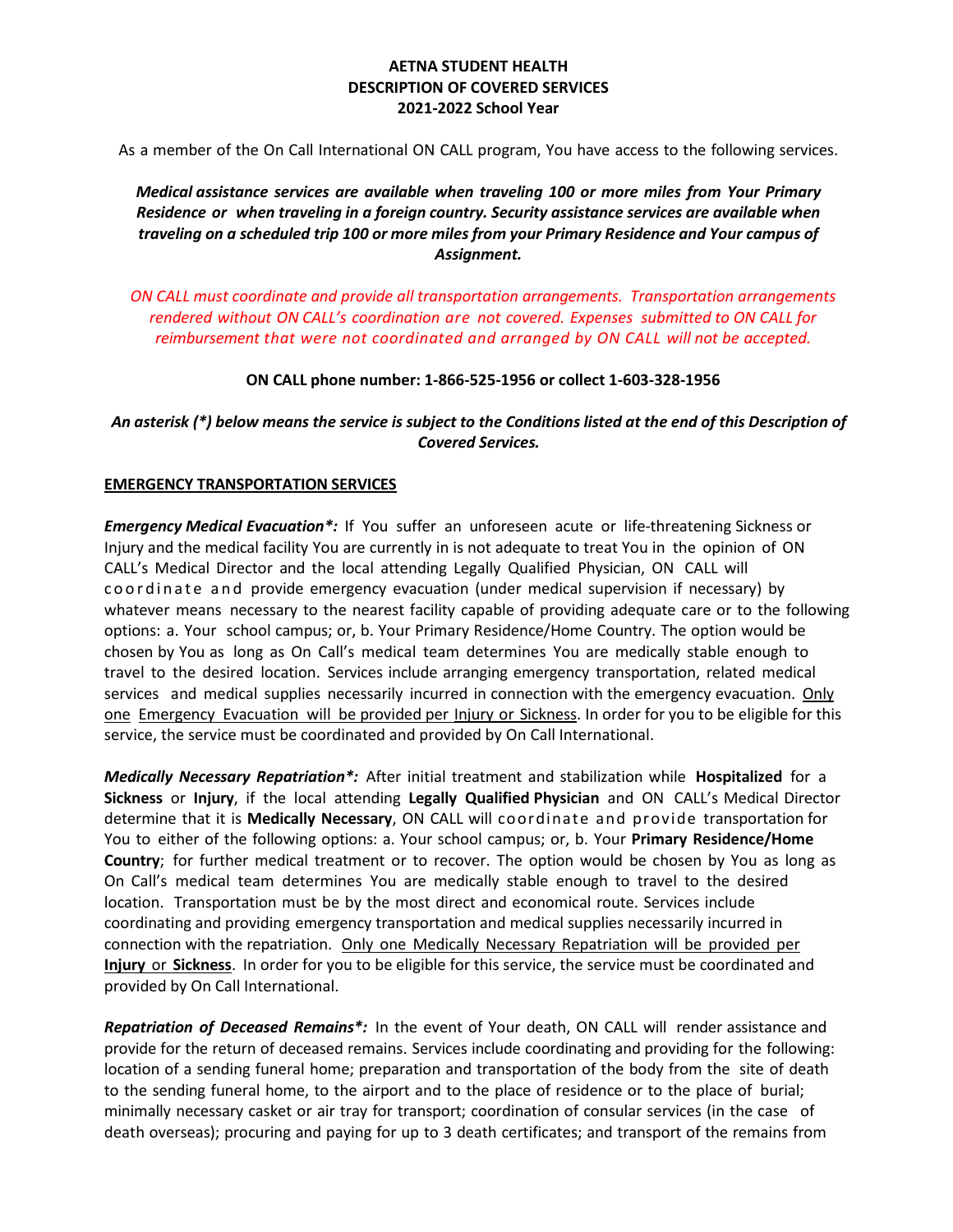Aetna Student Health/On Call International Amendment IV

the airport to the receiving funeral home. Other services that might be performed in conjunction with those listed above include: coordinating travel arrangements for any traveling companions and identification and/or notification of next-of-kin. In order for you to be eligible for this service, the service must be coordinated and provided by On Call International.

*Visit by Family Member or Friend while Hospitalized\*:* If You are traveling alone and are **Hospitalized**  and need to remain Hospitalized and it's determined by ON CALL Physicians that you would benefit from a person of your choice to be with you while Hospitalized, ON CALL will coordinate and provide one round-trip economy airfare to bring that person to your location. This service does not provide reimbursement for any expense incurred by you or your person of choice. In order for you to be eligible for this service, the service must be coordinated and provided by On Call International.

*Return of Traveling Companion\*:* If Your **Traveling Companion** loses previously-made travel arrangements due to a delay caused by Your **Hospitalization** for an **Injury** or **Sickness** or death, ON CALL will coordinate and provide a one-way economy airfare to return the **Traveling Companion** to his or her original departure point. In order for you to be eligible for this service, the service must be coordinated and provided by On Call International.

*Return of Dependent Children\*:* If You are **Hospitalized** and need to remain **Hospitalized** leaving your dependent children unattended, ON CALL will coordinate and provide a one-way economy class transportation to return the minor children who are under nineteen (19) years of age, and if deemed necessary by the airline, accompany him/her/them with an attendant. In order for you to be eligible for this service, the service must be coordinated and provided by On Call International.

*Emergency Return Home\*:* In the event of a death or life-threatening illness requiring **Hospitalization** of Your parent, child, sibling or spouse in Your **Primary Residence/Home Country**, On Call will coordinate and provide round-trip economy airfare to return you to your family member's bedside and back to Your program within 90 days of the departure date. All arrangements associated with Emergency Return Home are subject to verification of necessity. In order for you to be eligible for this service, the service must be coordinated and provided by On Call International.

*Bereavement Reunion\*:* In the event You die while covered under the Program, ON CALL will coordinate and provide one round-trip economy transport within 30 days of the date of death for a family member to arrive at the location of the deceased to identify and accompany the remains back to Your **Primary Residence/Home Country**. Family member must return to **Primary Residence/Home Country** within 30 days of the departure date. In order for you to be eligible for this service, the service must be coordinated and provided by On Call International.

*Return of Personal Belongings\*:* ON CALL will assist with arranging the shipment of personal effects to Your Primary Residence/Home Country following Your Emergency Medical Evacuation, Medically Necessary Repatriation, or Return of Deceased Remains that prevents You from returning to Your study program. In order for you to be eligible for this service, the service must be coordinated and provided by On Call International within 90 days of the evacuation/repatriation or death.

## **MEDICAL ASSISTANCE SERVICES**

*Locating Providers:* ON CALL will assist You in finding physicians, behavioral health professionals, dentists, and medical facilities.

*Counseling:* ON CALL will connect you to a behavioral health professional for a telephonic counseling session. Counseling sessions are available 24/7.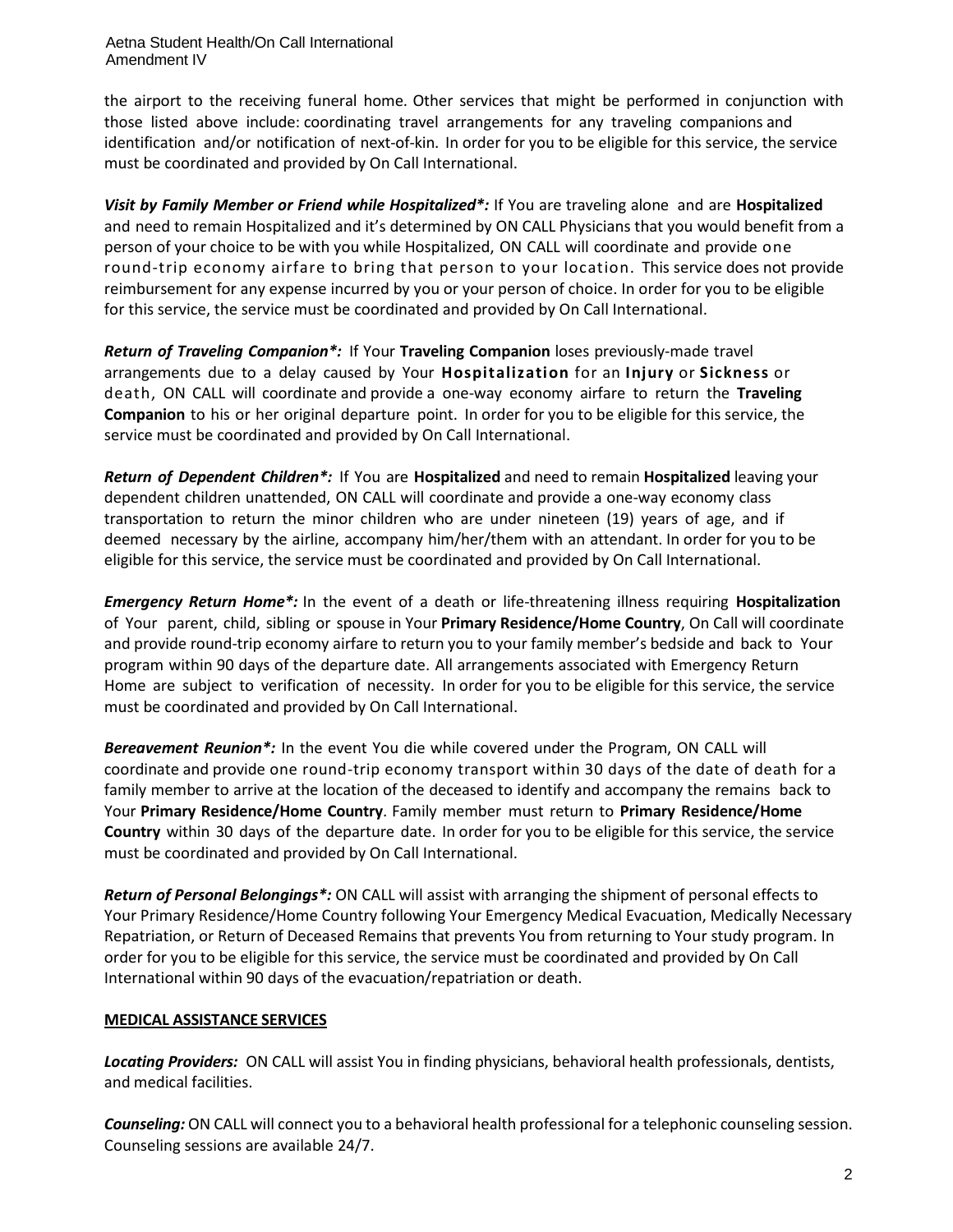Aetna Student Health/On Call International Amendment IV

*Medical Monitoring***:** During the course of a medical emergency, ON CALL's professional case managers, including physicians and nurses, will make sure the appropriate level of care is maintained or determine if further intervention, medical transportation, or possibly repatriation (return to Your home country) is needed. ON CALL will provide case notification, both foreign and domestic, between the patient, family, physician and consulate as needed. ON CALL will continue to provide all necessary international claim coordination, to include hospital bill translation and interpretation, as needed.

*Emergency Medical Payments***:** When it is necessary for You to obtain necessary medical services, upon request, ON CALL will advance up to \$5,000 in local currency to cover on-site medical expenses. The advance of funds will be made to the medical provider after ON CALL has secured funds from You or Your family. When necessary, ON CALL can provide You with a cash advance of up to \$250 in local monies for medical emergencies with an acceptable guarantee of reimbursement from You.

*Replacement of Medication and Eyeglasses***:** ON CALL will arrange to fill a prescription that has been lost, stolen, or requires a refill, subject to local law, whenever possible. ON CALL will also arrange for shipment of replacement eyeglasses. Costs for shipping of medication or eyeglasses, or a prescription refill, etc., are Your responsibility. You should consult Your medical policy to determine any available reimbursement for medications and eyeglasses.

*Hotel Convalescence Arrangements***:** ON CALL can assist You with hotel arrangements if You or Your companion needs to convalesce in a hotel prior to or following medical treatment.

*Medical Insurance Assistance***:** ON CALL can assist You by coordinating notifications to medical insurers or managed care organizations, verifying policy enrollment, confirming medical benefits coverage, guaranteeing medical payments, assisting in the coordination of multiple insurance benefits, and handling claims paperwork flow.

*Prescription Drug Assistance***:** When permitted by law and approved by the patient's Physicians, ON CALL will assist You in obtaining prescription drugs and other necessary personal medical items that may have been forgotten, lost or depleted while traveling.

# **LEGAL ASSISTANCE**

*Legal Hotline and Referral Services***:** ON CALL can assist in contacting a local attorney or the appropriate consular officer if You are arrested or detained, involved in an automobile accident, or otherwise need legal help. ON CALL shall arrange for an initial telephone consultation with an attorney, without charge. If further legal assistance is needed, ON CALL can provide a referral to an attorney in the appropriate geographic area. Fees and costs charged by the referred attorney shall be Your responsibility. ON CALL will maintain communications with You, Your family, and school until legal counsel has been retained by You.

*Bail Bond Services***:** ON CALL can assist in securing bail bond services in all available locations. Where permitted by law, ON CALL will provide students up to \$1,000 in bail funds, if arranged by ON CALL's international legal representative.

## **BAGGAGE ASSISTANCE**

ON CALL can assist You in locating lost, stolen or delayed baggage. ON CALL will advise You of the proper reporting procedures and will help them maintain contact with the appropriate companies or authorities to help resolve the problem.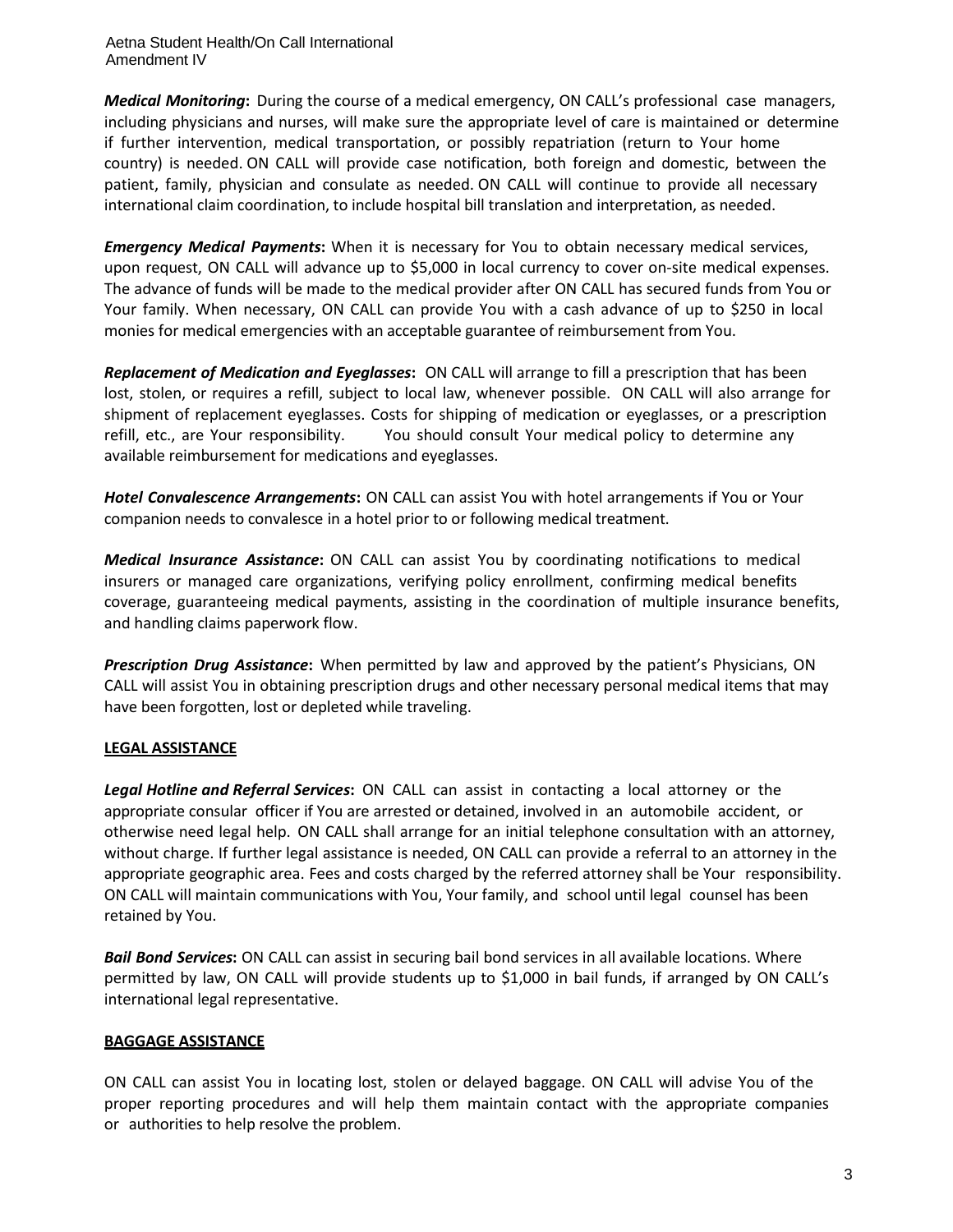### **PRE-TRIP ASSISTANCE**

**Available at any time, not subject to 100-mile travel requirement.**

*Passport and Visa Information***:** ON CALL can advise You of the required documentation to enter and depart foreign destinations.

*Health Hazards Advisory***:** ON CALL can provide You with up-to-date travel advisories.

*Inoculation Requirements***:** Medical entry requirements can be provided to You prior to their departure.

*Weather Information***:** ON CALL maintains current information regarding weather conditions for both domestic and international travel destinations. This information will be provided to you through the ON CALL Global Response Center.

*Currency Exchange Information***:** ON CALL can provide You with the daily currency exchange rate for a specified country.

*Consulate and Embassy Locations***:** ON CALL maintains a complete listing of consulates and embassies. These locations are accessible to You by calling the ON CALL Global Response Center.

*Travel Locator Service***:** You can contact the ON CALL Global Response Center 24 hours a day, seven (7) days a week, for assistance in locating hotels, airports, sports facilities, campgrounds, and tourist attractions.

### **TRAVEL ASSISTANCE SERVICES**

*Emergency Message Assistance:* ON CALL can record emergency messages from You or for You for 24-hour periods. These messages may be retrieved at any time by You, Your family, or school associates.

*Emergency Cash Assistance:* ON CALL can assist You with emergency cash up to \$500. Arrangements will be made through a friend, family member, business, or Your credit card in the event of an emergency. All fees associated with the transfer or deliveries of funds are Your responsibility.

*Emergency Ticket Replacement:* ON CALL can assist You in replacing lost or stolen airline tickets.

*Emergency Card Replacement:* ON CALL can assist You with emergency card replacement if You should experience a loss, theft, or damage to his/her credit card or membership card.

*Assistance with Recovering Lost or Stolen Items:* If You had luggage, documents, or personal items lost or stolen; ON CALL will attempt to recover the items by contacting the appropriate parties. ON CALL will advise You of its efforts as the search takes place. Direct costs of replacing the lost or stolen items are Your responsibility.

*Translator and Interpreter Referrals:* ON CALL will provide You with referrals to local translators and interpreters in the case of communication problems which cannot be solved via telephone. You are responsible for the selection and payment of the translator or interpreter.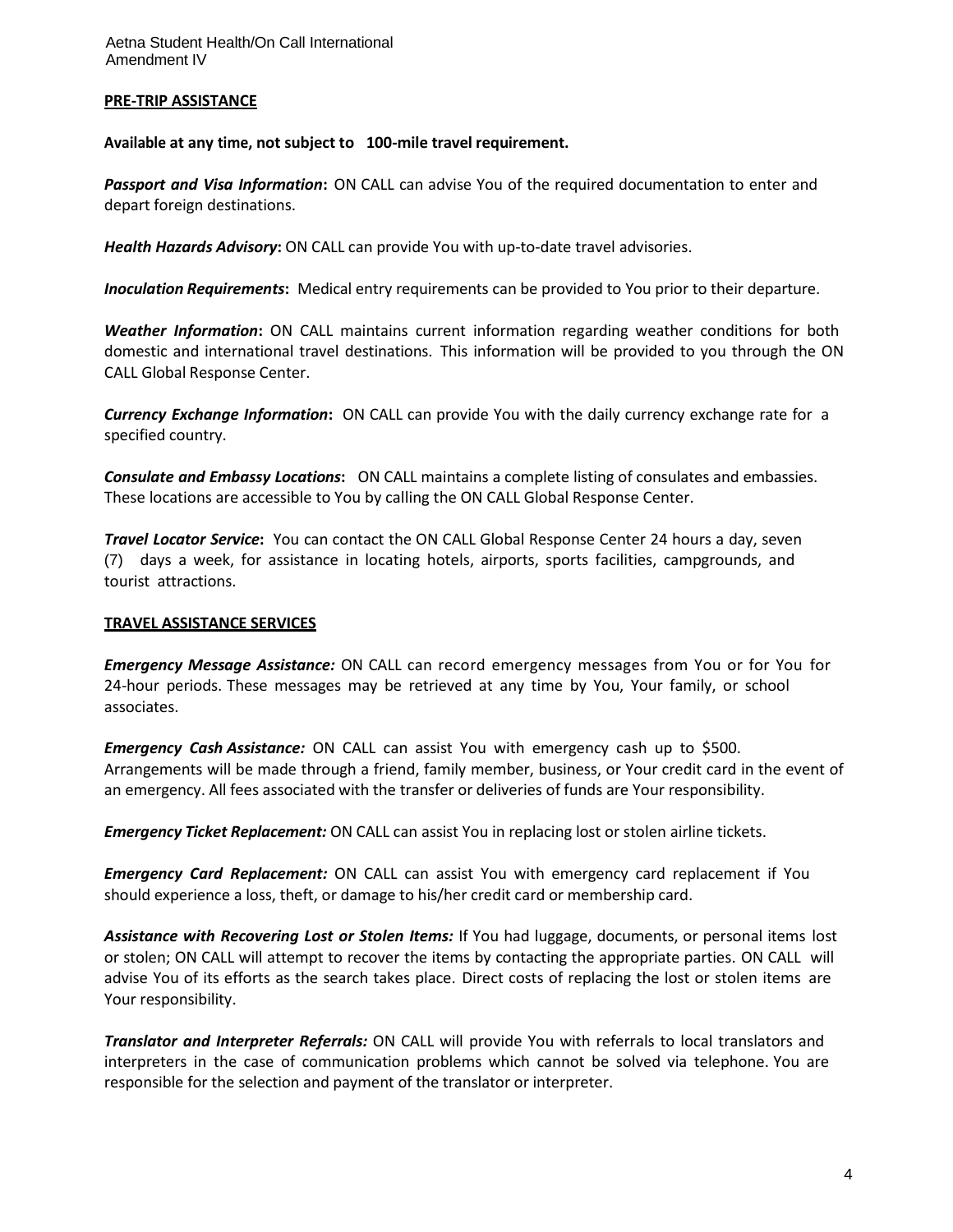#### **SECURITY ASSISTANCE**

*Emergency Political Evacuation/Repatriation:*In the event of a threatening Security or Political Emergency Situation due to governmental or social upheaval at Your location, ON CALL will coordinate and provide transportation to remove You from the area. Emergency political evacuation/repatriation services are provided by ON CALL security personnel to the nearest safe location and then to Your Primary Home if needed. The decision to emergency political evacuate/repatriate due to a Security or Political Emergency Situation will be made by ON CALL security personnel in consultation with local governments and security analysts. This service is only available when You are traveling on a scheduled trip one hundred (100) miles or more from Your Primary Residence and Your campus of Assignment and You cannot obtain commercial transportation to the nearest safe location within a time period which will enables You to leave the foreign country in time to avert imminent bodily harm or to comply with the time allowed to leave the foreign country pursuant to the orders of the recognized government of that foreign country.

In the event You are in an area in which an act of rebellion, riot, military uprising, war, terrorism, labor disturbance, strike, nuclear accident, or interference by authorities inhibits ON CALL'S ability to fully provide services, ON CALL shall nonetheless use its best efforts to provide its services, recognizing that obstacles beyond its control will affect the level of service. ON CALL cannot be held responsible for failure to provide services or for delays caused by strikes or other conditions beyond its control including, but not limited to, flight conditions, or where rendering of service is prohibited by local laws or regulatory agencies.

ON CALL retains the discretion to limit one (1) emergency evacuation and or repatriation attributable to any

single political emergency situation.

*Natural Disaster Evacuation:* In the event of a Natural Disaster Situation, ON CALL will on a best-effort basis

coordinate and provide for Your evacuation from a safe departure point we designate to a safe haven of our

selection. If evacuation becomes impractical due to hostile or dangerous conditions, ON CALL will maintain

contact with You and advise You until evacuation becomes viable or the Natural Disaster Situation has

passed. This service is only available when You are traveling on a scheduled trip one hundred (100) miles or

more from Your Primary Residence and Your campus of Assignment.

ON CALL will only coordinate and arrange for a Natural Disaster Situation evacuation up to and including seven (7) days from the date of the official disaster declaration issued.

**Return of Deceased Remains\*:** If You die as a result of a Political Upheaval or Natural Disaster, ON CALL will coordinate and provide for the return of the deceased remains, including embalming, necessary government authorization, and a container appropriate for transportation of the remains to Your place of residence. Review the Repatriation of Deceased Remains service on page 1 for more detailed information. In order for you to be eligible for this service, the service must be coordinated and provided by On Call International.

This service is subject to the terms and conditions of the plan and as determined by ON CALL security personnel, in accordance with local and U.S. authorities. In order for you to be eligible for this service, the service must be coordinated and provided by On Call International.

*Services rendered without ON CALL's coordination are not covered. If You are able to leave Your Host Country by normal means, ON CALL will assist You in rebooking flights or other transportation.*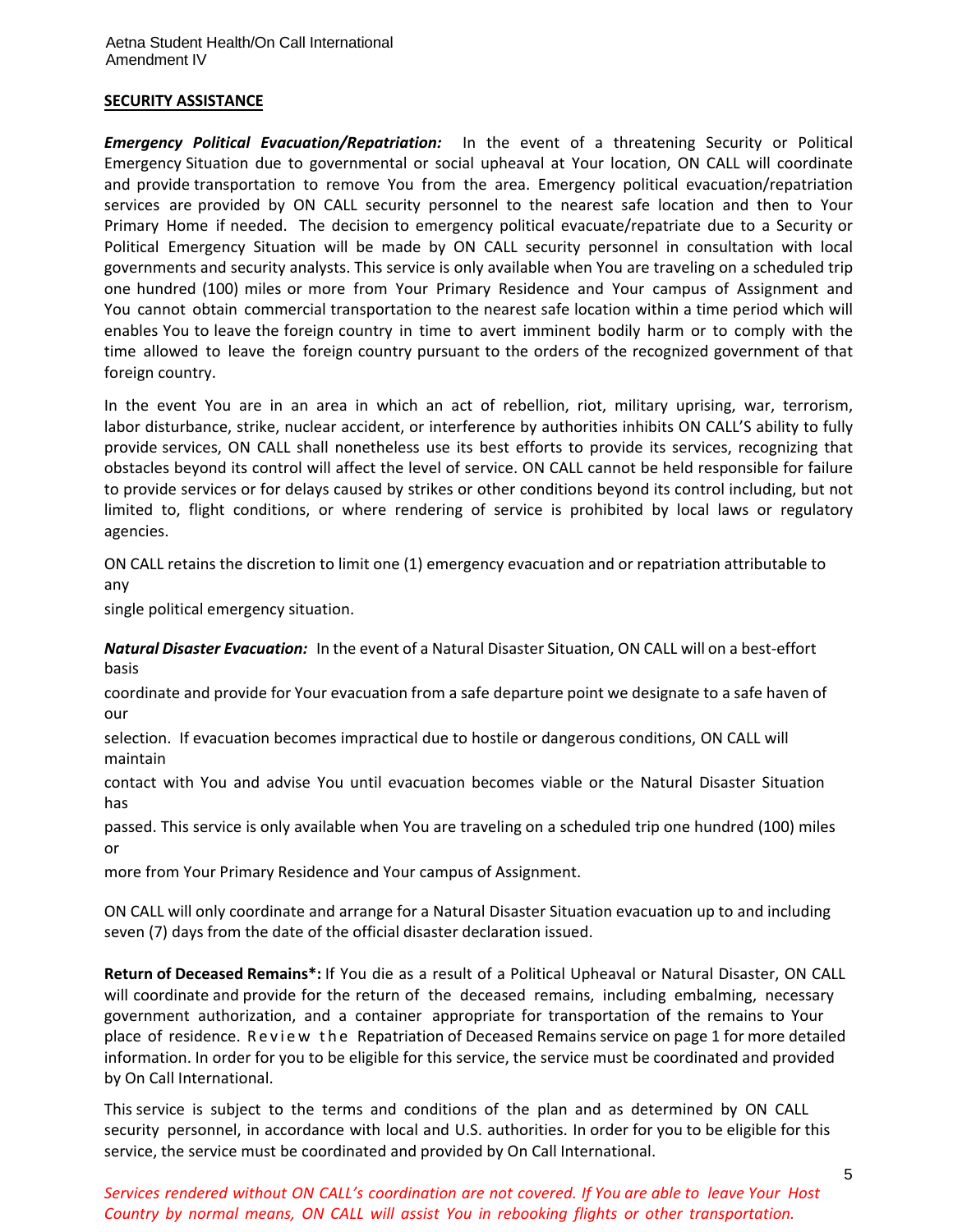## **\*CONDITIONS**

# **1. Participation:**

"You" and "Your", as used in this document, are defined in the Travel Assistance Program Agreement, effective in the 21-22 School Year.

# **2. Political/Natural Disaster Evacuation Triggers**

## **Political Evacuation/Repatriation and Return of Deceased Remains:**

As determined by ON CALL security personnel, in accordance with local and U.S. authorities if You cannot obtain commercial transportation to the nearest safe location within a time period which will enable You to leave the Host Country in time to avert Imminent Bodily Harm or to comply with the time allowed to leave the Host Country pursuant to the orders of the recognized government of that Host Country. In addition to the above, one or more of the following triggers must occur:

- i. Officials of the Host Country or the embassy of the country with which You are a national has issued for reasons other than medical, a recommendation that categories of persons which include You should leave the Host Country; and/or
- ii. You are being expelled or declared persona non grata on the written authority of the recognized government of the Host Country; and/or
- iii. The Political and Military Events in the Host Country have created a situation in which You are in danger of Imminent Bodily Harm to the extent that You must be removed from the Host Country;

## **Natural Disaster Evacuation/Repatriation and Return of Deceased Remains:**

As determined by ON CALL security personnel, in accordance with local and U.S. authorities if You cannot obtain commercial transportation to the nearest safe location within a time period which will enable You to leave the Host Country in time to avert Imminent Bodily Harm or to comply with the time allowed to leave the Host Country pursuant to the orders of the recognized government of that Host Country. In addition to the above, one or more of the following triggers must occur:

- i. Officials of the Host Country, or the embassy of the country with which You is a national, has issued for reasons due to the natural disaster situation, a recommendation that categories of persons which include You, should leave the Host Country;
- ii. Your location in the Host Country is deemed Uninhabitable by ON CALL security personnel

# **3. General Limitations:**

All legal actions arising under this Agreement shall be barred unless written notice thereof is received by ON CALL within one (1) year from the date of event giving rise to such legal action. ON CALL cannot be held responsible for failure to provide services or for delays caused by strikes or conditions beyond its control including, but not limited to, flight conditions, or where rendering of service is prohibited by local laws or regulatory agencies.

You may be required to release ON CALL or any health care provider from liability during emergency evacuation and/or repatriation.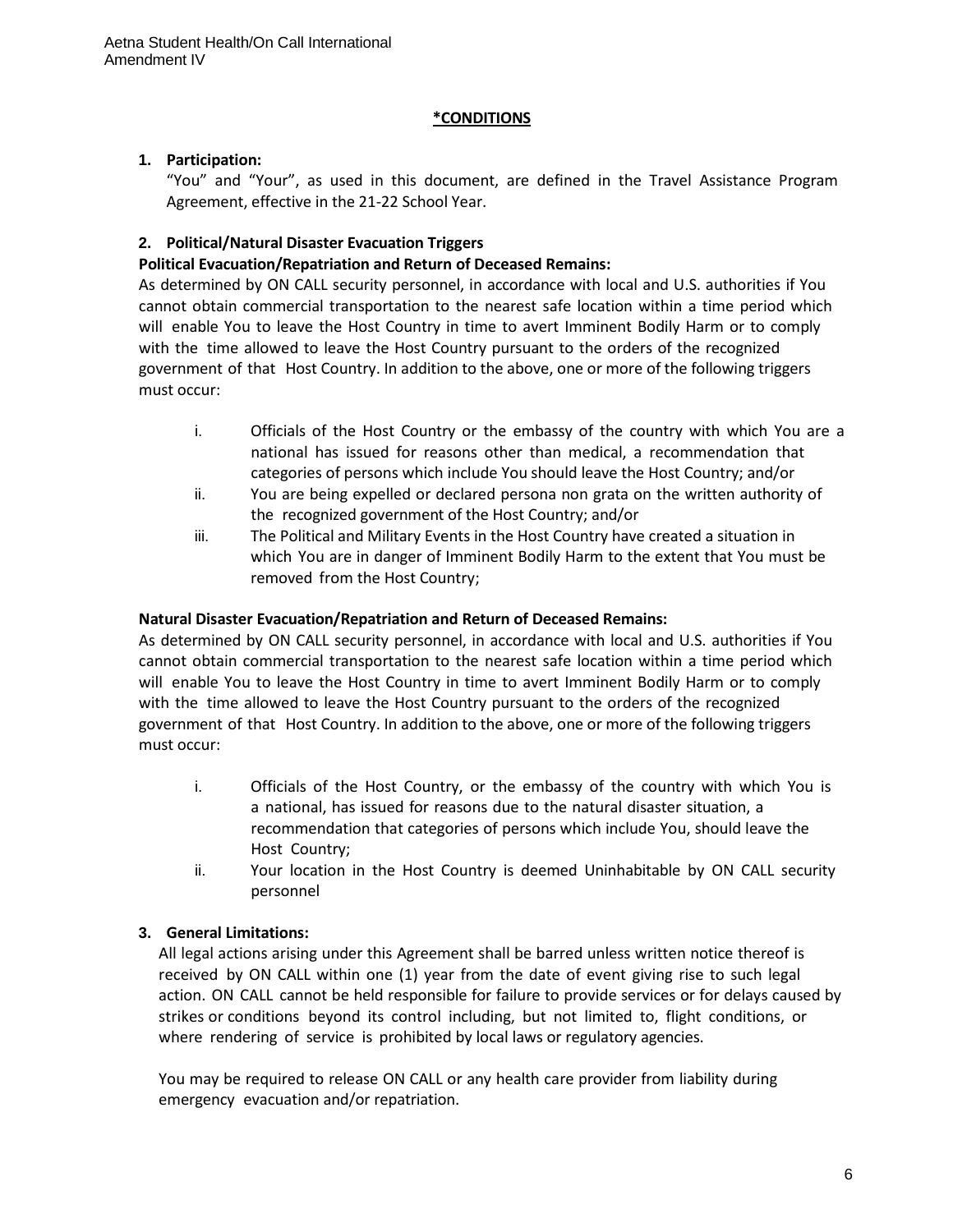## **4. Medical Assistance Services CONDITIONS:**

i. ON CALL shall not provide services enumerated if the coverage is sought as a result of: involvement in any act of war, invasion, acts of foreign enemies, hostilities (whether war is declared or not), civil war, rebellion, revolution, and insurrection, military or usurped power; traveling against the advice of a Physician; traveling for the purpose of obtaining medical treatment; ; the commission of or attempt to commit an unlawful act; mental or emotional disorders, unless hospitalized; participation as a professional

in athletics; riding or driving in races, speed or endurance competitions or events, services provided for you for which no charge is normally made; travel within 100 miles of your Primary Residence, unless in a foreign country, or travel in a foreign location.

- ii. The services described above currently are available in every country of the world. Due to political and other situations in certain areas of the world, ON CALL may not be able to respond in the usual manner. It is Your responsibility to inquire whether a country is "open" for assistance prior to Your departure and during Your stay.
- iii. ON CALL also reserves the right to suspend, curtail or limit its services in any area in the event of rebellion, riot, military uprising, war, terrorism, labor disturbance, strikes, nuclear accidents, acts of God or refusal of authorities to permit ON CALL to fully provide services.
- iv. If You request a transport related to a condition that has not been deemed medically necessary by a Physician designated by ON CALL in consultation with a local Legally Qualified Physician or to any condition excluded hereunder, and You agree to be financially responsible for all expenses related to that transport, ON CALL will arrange but not pay for such transport to a medical facility or to Your residence and will make such arrangements using the same degree of care and completeness as if ON CALL was providing service under this agreement. A waiver of liability will be required prior to arranging these transportation services.
- v. ON CALL shall not be responsible for any claim, damage, loss, costs, liability or expense which arise in whole or in part as a result of ON CALL's inability to reach the authorized Client Contact person for any reason beyond ON CALL's control or as a result of the failure and/or refusal of the Client to authorize services proposed by ON CALL.

All transportation benefits must be by the most direct and economical route possible.

## **Definitions for Medical and Travel Assistance Services Only:**

**"Injury" or "Injuries"** means bodily harm caused by an **Accident** which: 1) occurs while coverage is in effect; and 2) requires examination and treatment by a **LegallyQualified Physician**.

**"Accident"** means a sudden, unexpected unusual specific event that occurs at an identifiable time and place, and shall also include exposure resulting from a mishap to a conveyance in which You are traveling.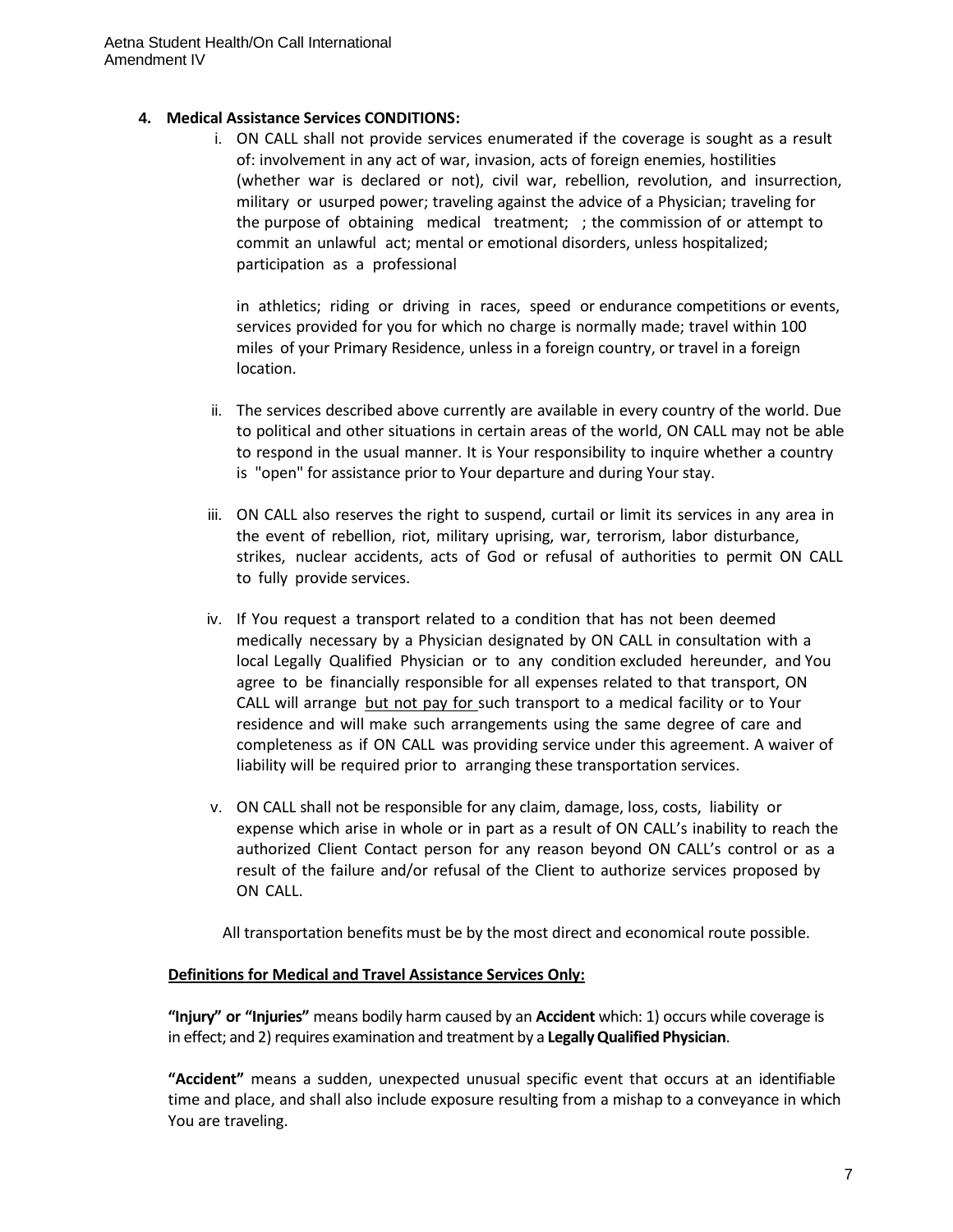**"Legally Qualified Physician"** means a physician: (a) other than You, a **Traveling Companion** or a family member; (b) practicing within the scope of his or her license; and (c) recognized as a physician in the place where the services are rendered.

**"Traveling Companion"** means a person whose name appears with You on the same **Assignment** or **Leisure Travel** and who, during Your **Assignment** or **Leisure Travel**, will accompany You. A group or tour organizer, sponsor or leader is not a **Traveling Companion** as defined, unless sharing accommodations in the same room, cabin, condominium unit, apartment unit or other lodging with You.

"**Home Country**" means the country in which You resided before taking up **Assignment** or **Leisure Travel** or country in which they hold a valid passport.

**"Sickness"** means an illness or disease of the body which: 1) requires examination and treatment by a **LegallyQualified Physician**, and 2) commences while coverage isin effect.

**"Primary Residence"** means the location in which You resided within their **Home Country** before taking up **Assignment** or **Leisure Travel**.

**"Assignment"** means You are carrying out Your occupational or academic related duties, research or study related to a participating school or university.

**"Leisure Travel"** means You are traveling more than 100 miles from Your **Primary Residence**

**"Medically Necessary"** means a service which is appropriate and consistent with the treatment of the condition in accordance with accepted standards of community practice.

**"Hospitalized"** means to be admitted and deemed an inpatient by a **Legally Qualified Physician**

## **5. Political and Natural Disaster Evacuation/Repatriation CONDITIONS:**

ON CALL security personnel will determine the need for evacuation in consultation with local governments and security analysts. ON CALL may use any and all appropriate resources to evacuate You including, but not limited to, charter aircraft, ground and sea transportation in such circumstances where the point of departure may not be an international airport. In the case that an evacuation is impossible due to hostile conditions, ON CALL will use security resources to maintain contact with You, to the greatest extent allowed by circumstance, until evacuation becomes possible or the emergency is resolved.

In the event a covered You is in an area in which an act of rebellion, riot, military uprising, war, terrorism, labor disturbance, strike, nuclear accident, or interference by authorities inhibits ON CALL's ability to fully provide services, ON CALL shall nonetheless use its best efforts to provide its services, recognizing that obstacles beyond its control will affect the level of service. ON CALL cannot be held responsible for failure to provide services or for delays caused by conditions beyond its control including, but not limited to, flight or weather conditions, strikes, unforeseen changes to airport regulations or restrictions, failure of You to comply with ON CALL's recommendations, or where rendering of service is prohibited by local laws or regulatory agencies.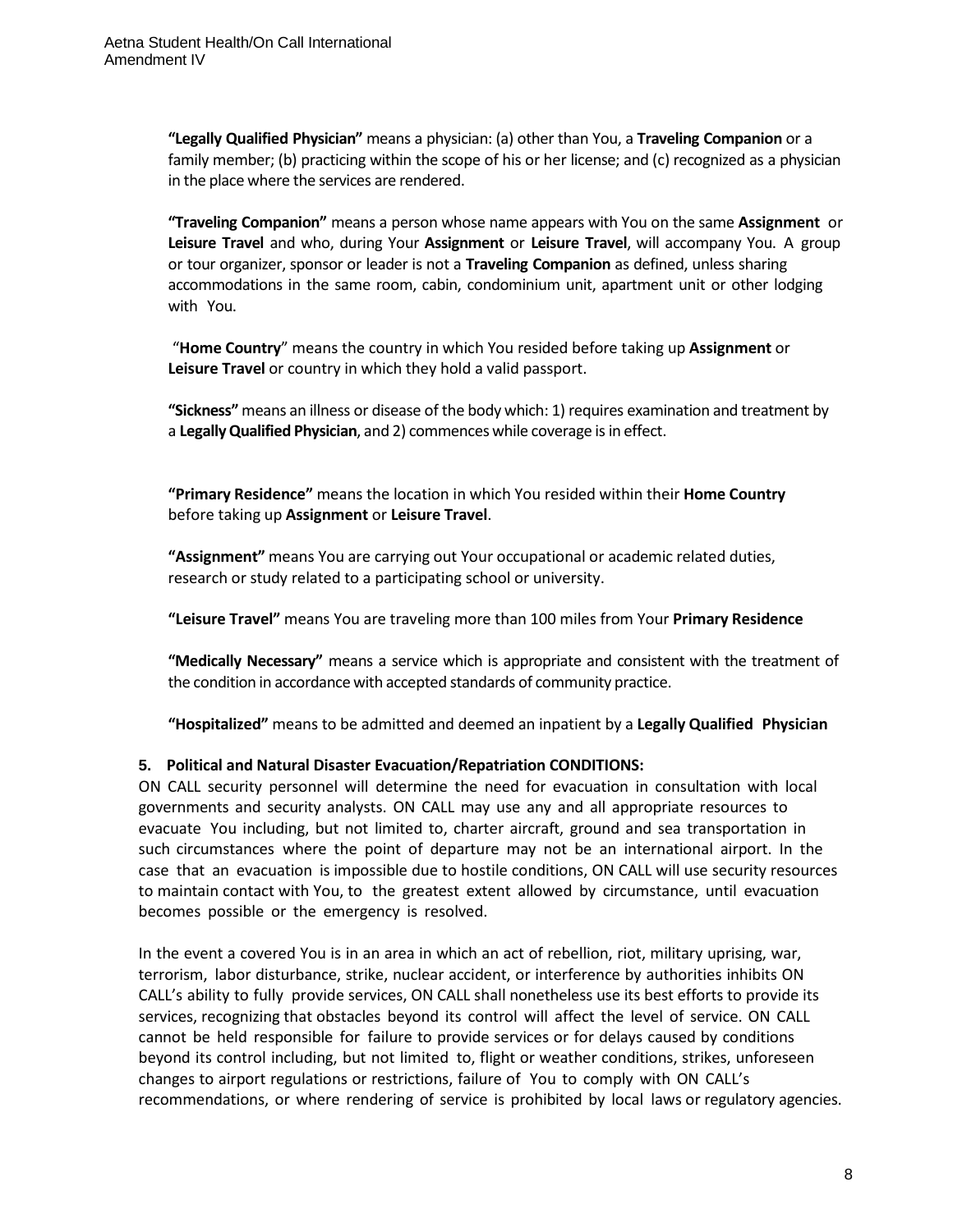ON CALL must make all arrangements for You. Services rendered without ON CALL's coordination and approvals are not covered. Claims submitted for reimbursement will not be accepted. If You are able to leave Your host country by normal means, such as changing a commercial airline ticket, ON CALL will assist in rebooking flights or other transportation. Expenses for non-emergency transportation are the responsibility of You.

All legal actions arising under this Agreement shall be barred unless written notice thereof is received by ON CALL within one (1) year from the date of event giving rise to such legal action. ON CALL cannot be held responsible for failure to provide services or for delays caused by strikes or conditions beyond its control, including but not limited to flight conditions, or where rendering of service is prohibited by local laws or regulatory agencies.

# *Upon request, ON CALL shall assist You on a fee-for-service basis for circumstances falling outside the above terms and conditions. ON CALL reserves the right, at its sole discretion, to request additional financial guarantees, pre-payment, or indemnification from You prior to rendering such services.*

## **ON CALL shall not cover any services in connection with an event arising from or attributable to:**

- I. Violation by You of the laws or regulations of the country in which the Covered Event takes place;
- II. The failure by You to properly procure or maintain immigration, academic, work, residence or similar visas, permits or other documentation;
- III. The Security or Political Emergency Situation /Repatriation or Natural Disaster Evacuation/Repatriation of an **International Participant** who is in his or her Home Country or country in which they hold a valid passport;
- IV. Any medical expenses incurred by You;
- V. The kidnap and/or ransom of You;
- VI. Any expenses not related to an Security or Political Emergency Situation /Repatriation or Natural Disaster Evacuation/Repatriation, including expenses for transportation from the Host Country by normal commercial means;
- VII. If a travel restriction has been lifted, any expenses related to Security or Political Emergency Situation /Repatriation, when You traveled to the Host Country 90 days following the U.S. State Department's official declaration of the Political Event.
- VIII. Any expenses related to Security or Political Emergency Situation /Repatriation or Natural Disaster Evacuation/Repatriation, when You traveled to the Host Country while officials of the Home Country or Host Country continued to recommend against travel to that location;
- IX. Your medical claim, including but not limited to a communicable disease, will be excluded from the Security or Political Emergency Situation coverage;
- X. Natural Disaster Evacuation/Repatriation when the natural disaster situation or the event directly giving rise to it precedes Your arrival;
- XI. When You elect not to depart with evacuation arrangements coordinated by ON CALL. Coverage for You is immediately terminated.
- XII. Services rendered without the coordination and approval of ON CALL.
- XIII. Evacuations from Office of Foreign Assets Control ("OFAC") listed countries
- XIV. Evacuations to or from Your Home or Host Country that has been declared a Level 4 Travel Advisory by the U.S. Department prior to your Scheduled Departure Date or while traveling against the advise of a Level 4 Global Health Advisory issued by the U.S. State Department.
- XV. Evacuations from Afghanistan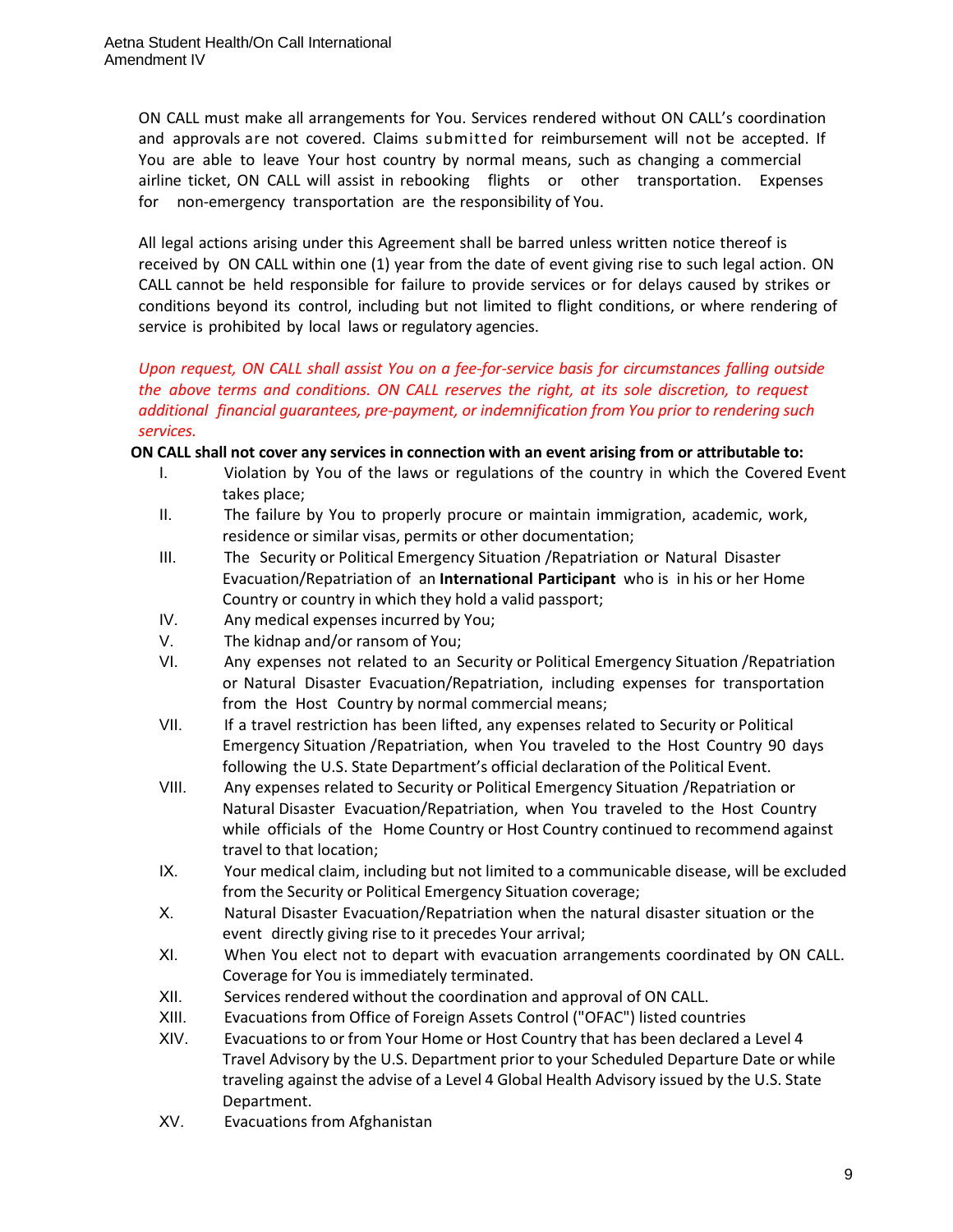*ON CALL must coordinate and provide all transportation arrangements. Services rendered without ON CALL's coordination are not covered. If Y o u a r e able to leave Your Host Country by normal means, ON CALL will assist You in rebooking flights or other transportation. Expenses for nonemergency transportation are Your responsibility.*

## **Definitions for Security or Political/Natural Disaster Evacuation/Repatriation Services Only:**

**"You" and "Your"** means all members and their covered dependents who are eligible under a Covered Security Membership to receive assistance and transportation services from ON CALL.

**"Combined Single Limit (CSL)"** is the maximum amount ON CALL will pay.

"**Covered Event**" is the **Security or Political Emergency Situation /Repatriation** or **Natural Disaster Evacuation/Repatriation** of **You**. In order to qualify as a **Covered Event**, the **Security or Political Emergency Situation** or **Natural Disaster Evacuation** must occur as soon as reasonably possible following the event or events set forth in the definitions of **Emergency Political Evacuation/Repatriation and Emergency Natural Disaster Evacuation/Repatriation**. The event or events shall be deemed to commence at the first manifestation of a political, military, or natural event in which **You** are in danger of **Imminent Bodily Harm**.

Any Emergency Political Evacuation/Repatriation or Natural Disaster Evacuation/Repatriation, as a result of a You traveling to a Host Country within 90 days following the U.S. State Department's official declaration of the Political or Natural Disaster Event or when You traveled to the Host Country while officials of the Home Country or Host Country continued to recommend against travel to that location, shall in no way be considered a **Covered Event.**

"**Covered Security Membership**" is the membership agreement between ON CALL and Aetna Student Health under which ON CALL agrees to provide emergency evacuation services to You (and Your named family members, if applicable) who is (or are) traveling to a **Host Country** under the terms and conditions of the membership. As You are enrolled in the Aetna Student Health Insurance Program, You are enrolled in the Covered Security Membership.

**"Evacuation"** is the transportation of **You** from the **Host Country** to the nearest place of safety.

"**Home Country**" means the country in which **You** resided before taking up **Assignment** or **Leisure Travel** or a country in which they hold a valid passport.

"**Host Country**" is the country which **You** have traveled to and which is not **Your Home Country.**

"**Imminent Bodily Harm**" means the existence of any condition or circumstance, which cannot be avoided through normal precautionary measures, and could reasonably be expected to cause death or serious physical harm to You, if You were to remain in the affected area where the Political or Natural Disaster event has occurred.

**"International Participant"** means a non-US resident traveling outside of Your Home Country and who is eligible under a Covered Security Membership to receive assistance and transportation services from ON CALL.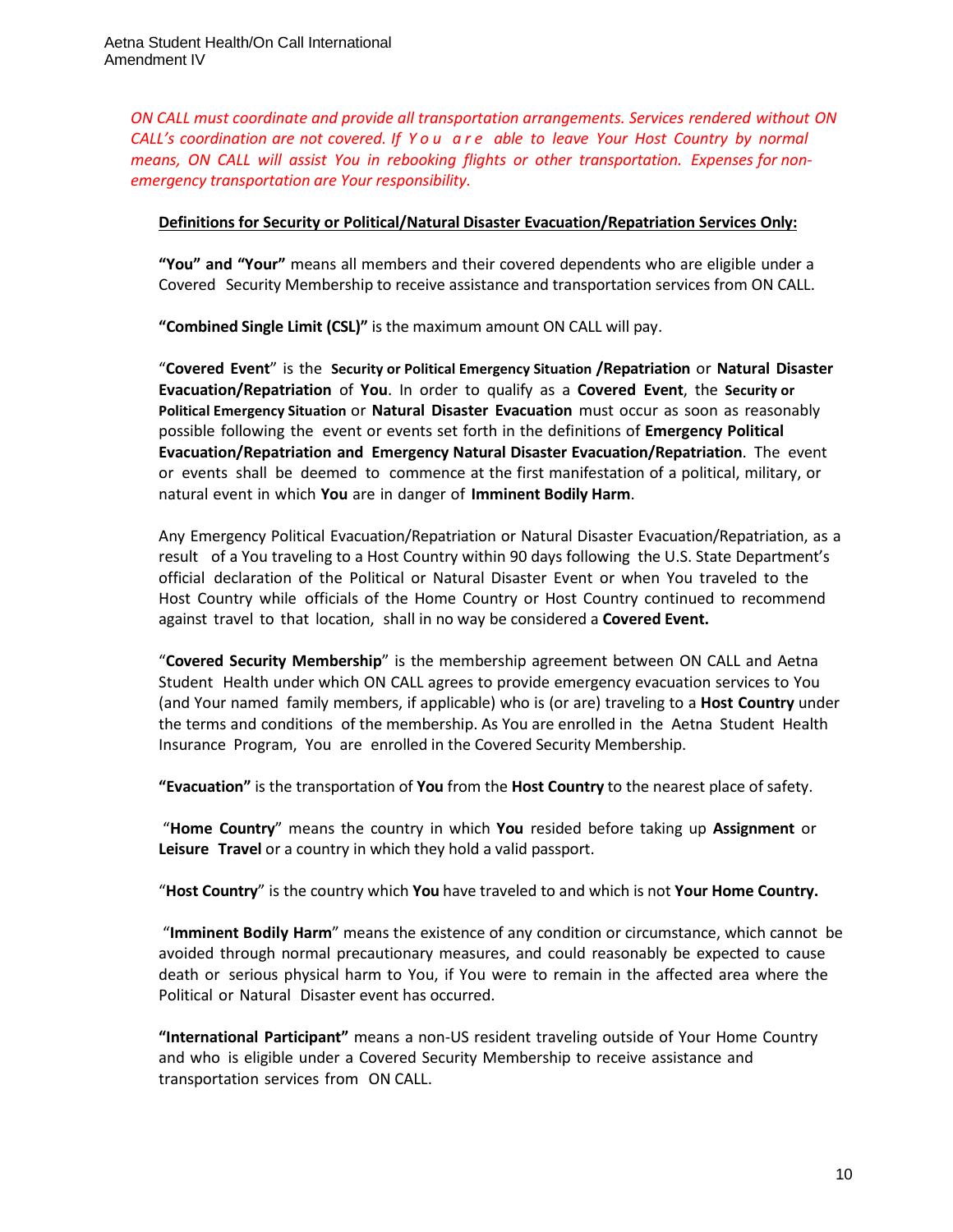**"Natural Disaster Situation**" means an event occurring directly out of an event of natural cause, including wildfire, earthquake, windborne dust or sand, volcanic eruption, tsunami, snow, rain or wind, that results in widespread and severe damage such that the government of the host country issues an official disaster declaration and determines the affected area to be uninhabitable. Natural Disaster does not include the direct or indirect effect of rain, wind or water associated with named storms meeting the definition of hurricane or typhoon, except in instances where:

- a. the path of the named storm deviates by a distance of greater than 200 miles within a
- 72-hour period from the path forecast by a national recognized meteorological service; or
- b. less than 72 advance hours' notice of a potential landfall for a named storm exists.

In no event, shall a Natural Disaster be deemed to apply to a marine vessel, ship or watercraft of any kind.

**"Political and Military Events"** means civil unrest, rebellion, riot, military uprising or labor disturbances, strike, or a nuclear, biological, or chemical occurrence caused by terrorism.

**"Repatriation"** is the transportation of **You** from the safe haven to **Your Home Country**.

"**Return of Deceased Remains**" is the return of **Your remains** to Your **Home Country** in the event You die as a result of bodily harm under the conditions set forth in the definitions of **Emergency Political Evacuation/Repatriation or Natural Disaster Evacuation/Repatriation**.

**"Assignment"** means **You** are carrying out Your occupational or academic related duties, research or study related to a participating school or university.

**"Leisure Travel"** means You are traveling more than 100 miles from Your **Primary Residence**

## **"Security or Political Emergency Situation"** shall mean:

- 1. *Officials of the foreign country or the embassy of the country with which You are a national has issued for reasons other than medical, a recommendation that categories of persons which include You should leave the foreign country; and/or*
- 2. *You are being expelled or declared persona non-grata on the written authority of the recognized government of the foreign country for reasons other than medical; and/or*
- 3. The political and military events in the foreign country has created a situation in You are in danger of imminent bodily harm, other than from a medical situation to the extent that You must be removed from the foreign country.

**"Uninhabitable"** means Your **Host Country** location is deemed unfit for residence, as determined by ON CALL security personnel in accordance with U.S. and local authorities, due to lack of habitable shelter, food, heat and/or potable water AND no suitable supplemental housing is available within 100 miles of the disaster site.

## **More Information**

Aetna Life Insurance Company (Aetna) provides access to certain Medical Evacuation/Repatriation (MER); Natural Disaster and Political Evacuation (NDPE); and Worldwide Emergency Travel Assistance (WETA) services which are serviced by On Call International, LLC (On Call).

Aetna Student Health<sup>SM</sup> is the marketing name for programs offered by Aetna Life Insurance Company